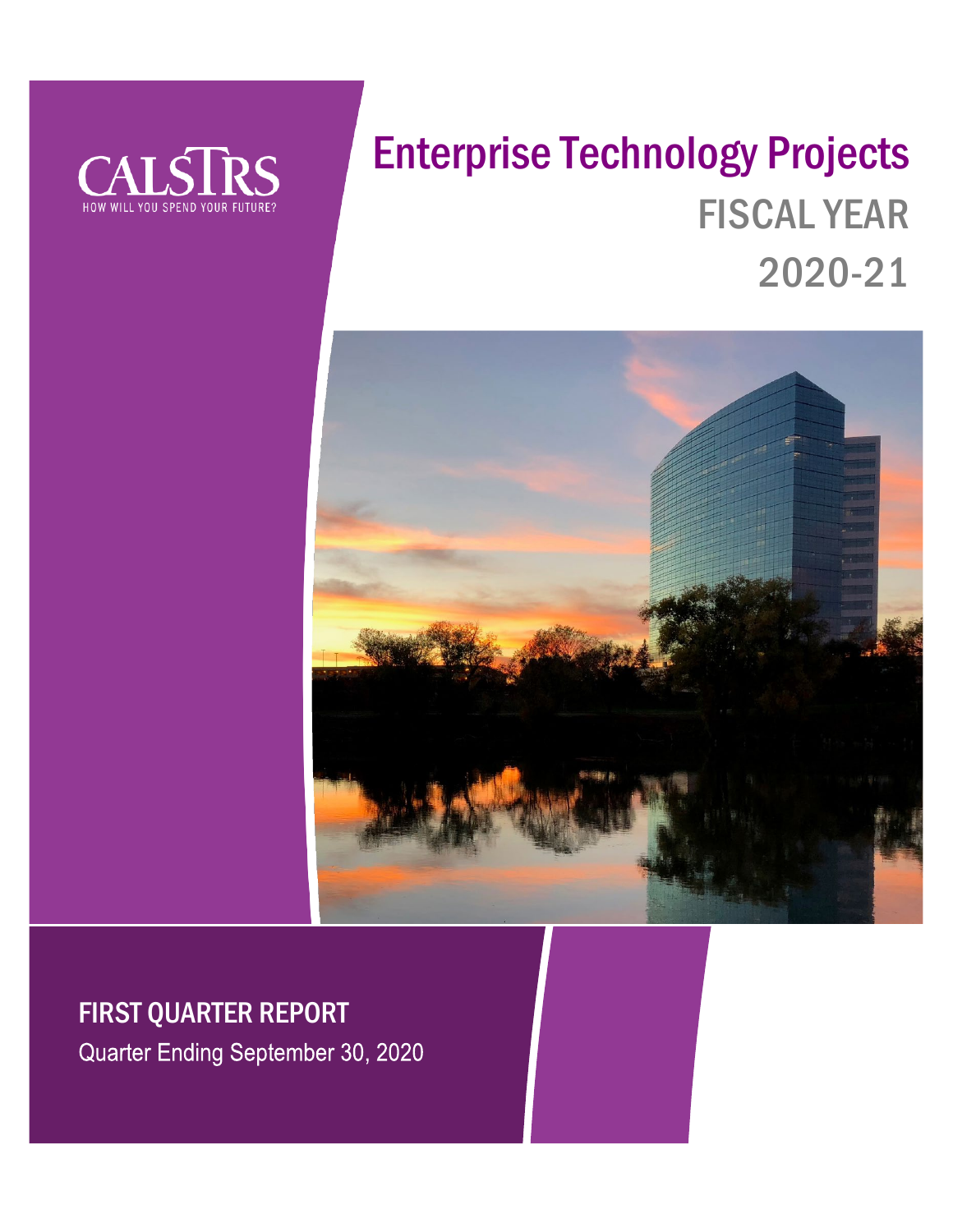#### ENTERPRISE TECHNOLOGY PROJECTS FISCAL YEAR 2020-21 FIRST QUARTER REPORT

At the end of the first quarter for fiscal year 2020-21, CalSTRS had six enterprise projects: five major technology projects over \$1 million and one additional project under \$1 million.

The Project Support Office (PSO) monitors and reports monthly on the technology appropriations budget and enterprise projects' status to the Enterprise Program Investment Council (EPIC) and quarterly to the Teachers' Retirement Board.

#### ENTERPRISE PROGRAM INVESTMENT COUNCIL MEMBERS

**Jack Ehnes** Chief Executive Officer

**Julie Underwood** Chief Financial Officer

**Diane Stanton** Acting Public Affairs Executive Officer

> **Bill Perez** Chief Benefits Officer

**Cassandra Lichnock** Chief Operating Officer

**Lisa Blatnick** Chief of Administrative Services

> **Ashish Jain** Chief Technology Officer

**Scott Chan** Deputy Chief Investment Officer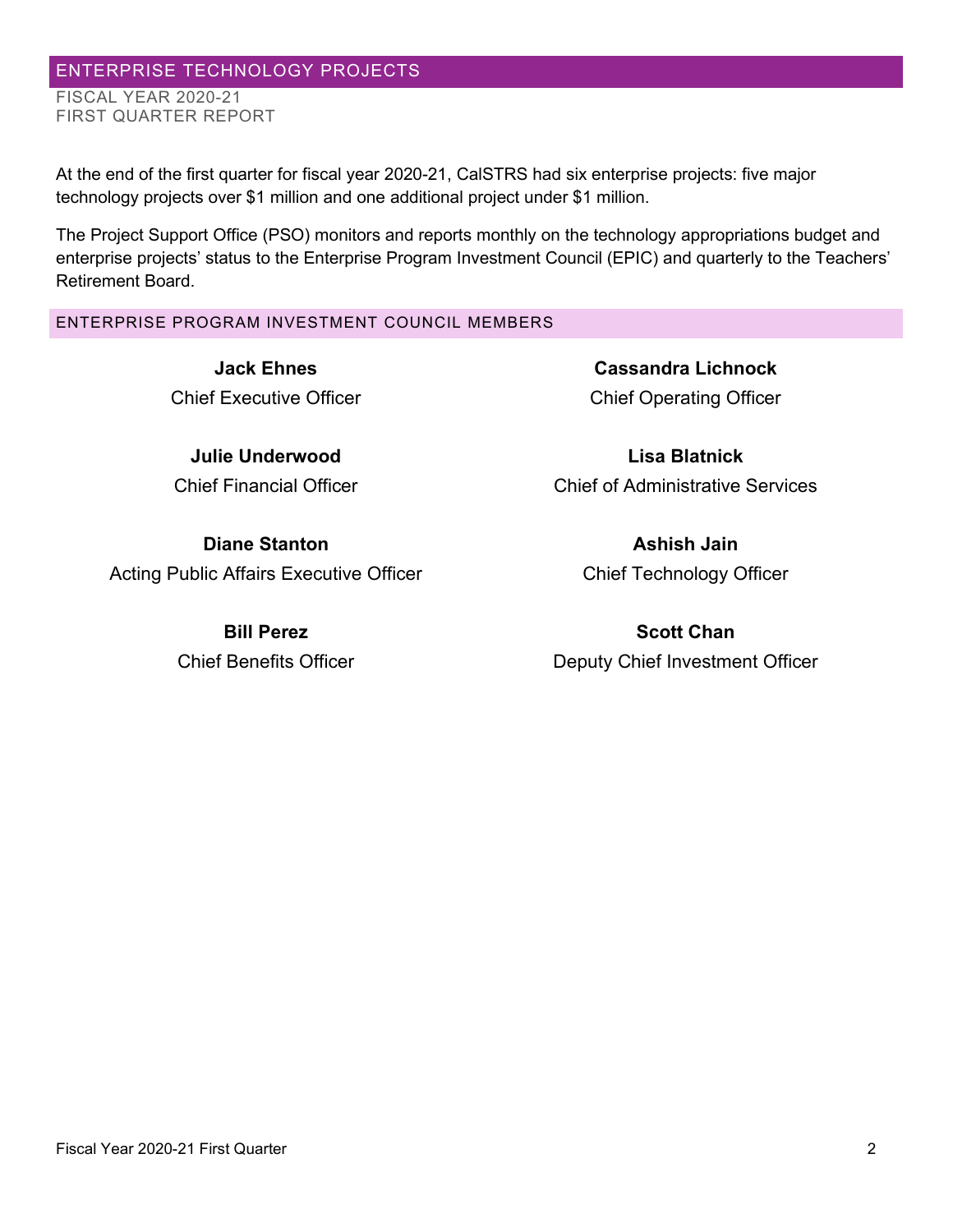| <b>Project Name</b>                                 | <b>Project Duration</b> | Schedule<br>(Status) | Project Budget <sup>1</sup> | Budget Expended <sup>2</sup> | <b>Budget</b><br>(Status) |
|-----------------------------------------------------|-------------------------|----------------------|-----------------------------|------------------------------|---------------------------|
| Data Quality                                        | Nov 2011 - Jun 2022     | G                    | \$30,910,879                | \$22,824,189                 | Ø                         |
| Datacenter Hosting and<br><b>Migration Services</b> | Nov 2020 - Oct 2023     | Ō                    | \$19,900,000                | \$0                          | Ō                         |
| <b>HR Link</b>                                      | Dec 2018 - Aug 2021     | Ø                    | \$1,491,058                 | \$236,597                    | Ø                         |
| <b>Pension Solution</b>                             | Jul 2014 - Feb 2023     | А                    | \$304,833,040               | \$191,966,724                | Ø                         |
| <b>Transformation Readiness</b>                     | Jul 2016 - Jun 2021     | Ø                    | \$16,795,033                | \$10,562,571                 | Ø                         |

The following table summarizes current major enterprise technology projects during the first quarter.

| Schedule & Budget Indicators & On Track A Warning $\bullet$ Critical $\checkmark$ Complete X Cancelled $\circledcirc$ Not Started |  |  |  |  |  |  |  |  |  |  |  |  |
|-----------------------------------------------------------------------------------------------------------------------------------|--|--|--|--|--|--|--|--|--|--|--|--|
|-----------------------------------------------------------------------------------------------------------------------------------|--|--|--|--|--|--|--|--|--|--|--|--|

<span id="page-2-0"></span><sup>1</sup> Project Budget – Amount represents the sum of the projects' prior years' actual expended, remaining encumbrances, and current and future years budgeted amounts.

<span id="page-2-1"></span><sup>2</sup> Budget Expended – Amount represents the total expended.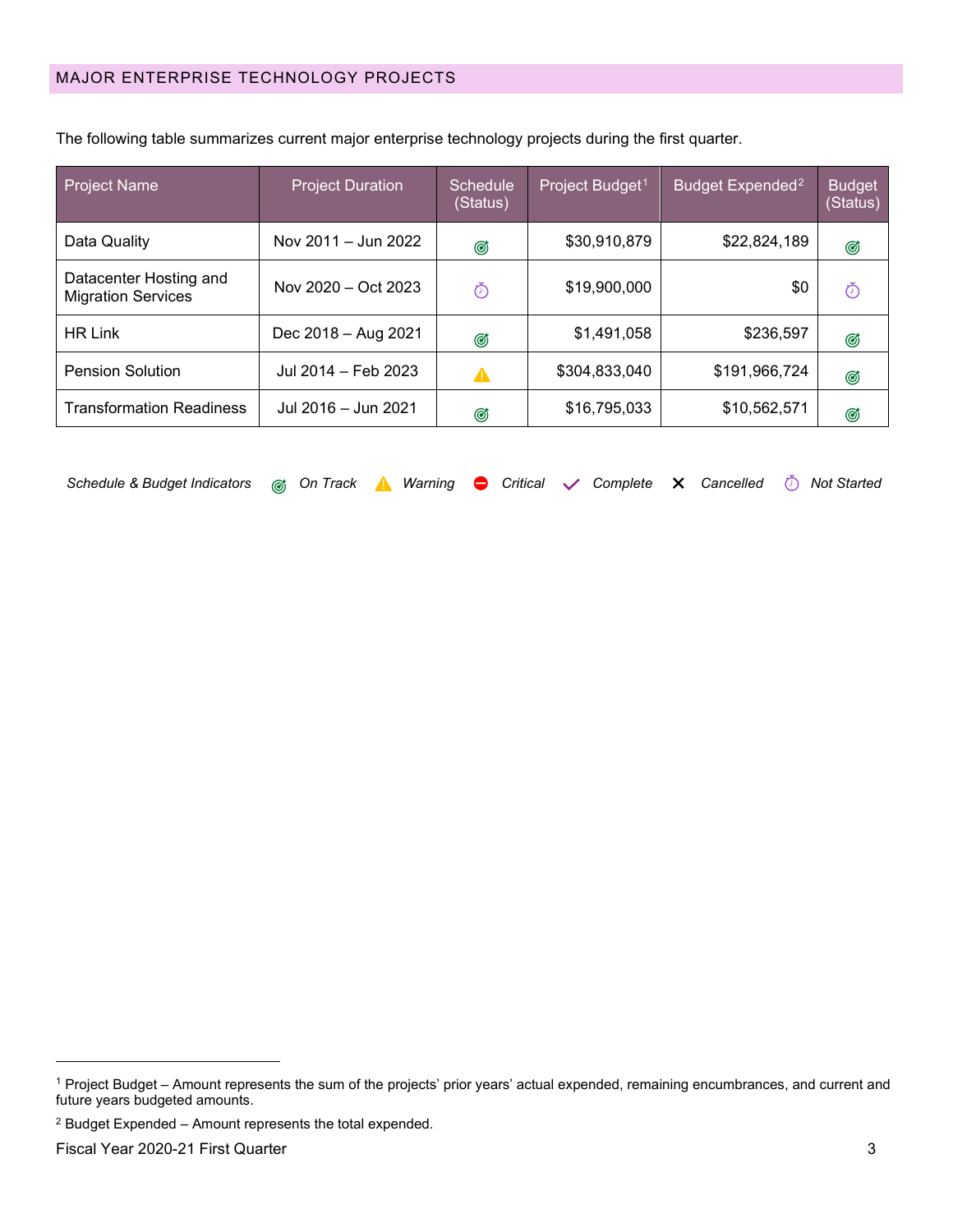#### DATA QUALITY

The Data Quality project is in the second phase of data cleansing to include data clean-up and preparation for conversion to the new pension administration system.

#### PROJECT BUDGET



#### ACCOMPLISHMENTS – PERIOD ENDING SEPTEMBER 30, 2020

- Completed or closed fifteen conversion fallout issues.
- Triaged twenty-three conversion fallout issues.

#### PLANNED MAJOR ACTIVITIES & MILESTONES BY DECEMBER 31, 2020

- Complete Pre-User Acceptance Testing activity.
- Complete User Acceptance Testing data collection support
- Complete Parallel Testing support

#### PROJECT SCHEDULE STATUS TIMELINE



#### FISCAL YEAR 2020-21 MAJOR MILESTONES<sup>[3](#page-3-0)</sup>



<span id="page-3-0"></span><sup>3</sup> As approved by Pension Solution Steering Committee.

Fiscal Year 2020-21 First Quarter 4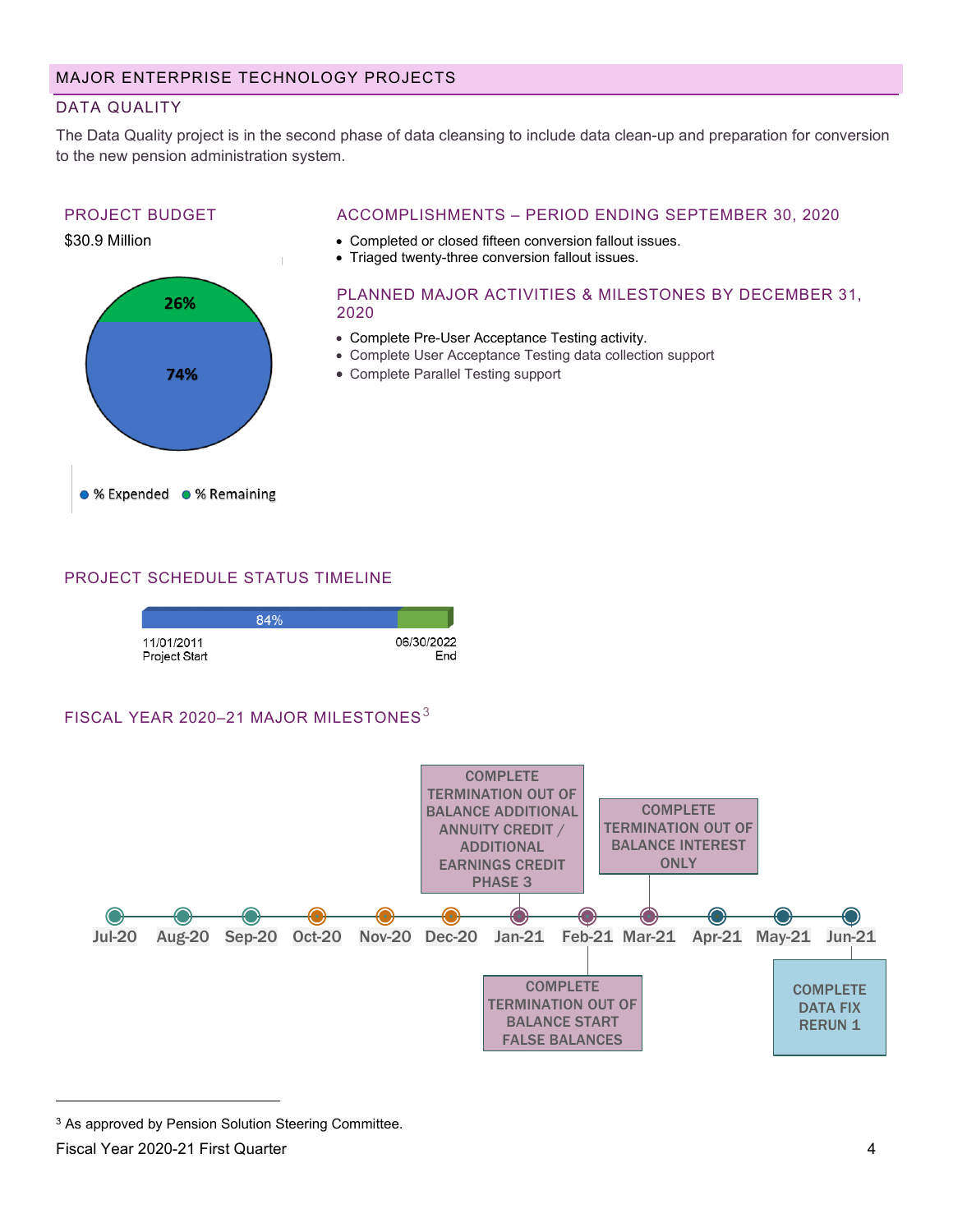#### MAJOR ENTERPRISE TECHNOLOGY PROJECTS

#### DATACENTER HOSTING AND MIGRATION SERVICES

The Datacenter Hosting and Migration Services project will enable CalSTRS to mitigate the business continuity risks, supports CalSTRS enterprise strategic goals, and establishes a flexible framework for operational efficiency and cost optimization through the migration of on-premise critical systems/equipment onto a multi-modal data center solution.

#### PROJECT BUDGET

100%

● % Expended ● % Remaining

\$19.9 Million

0%

#### ACCOMPLISHMENTS – PERIOD ENDING SEPTEMBER 30, 2020

• Selected and executed a contract with a cloud datacenter hosting and migration vendor.

#### PLANNED MAJOR ACTIVITIES & MILESTONES BY DECEMBER 31, 2020

- Complete the project planning and staffing preparation.
- Complete vendor onboarding.
- Hold project kick-off meeting.
- Conduct an assessment of current datacenter and application architecture.

#### PROJECT SCHEDULE STATUS TIMELINE



#### FISCAL YEAR 2020–21 MAJOR MILESTONES

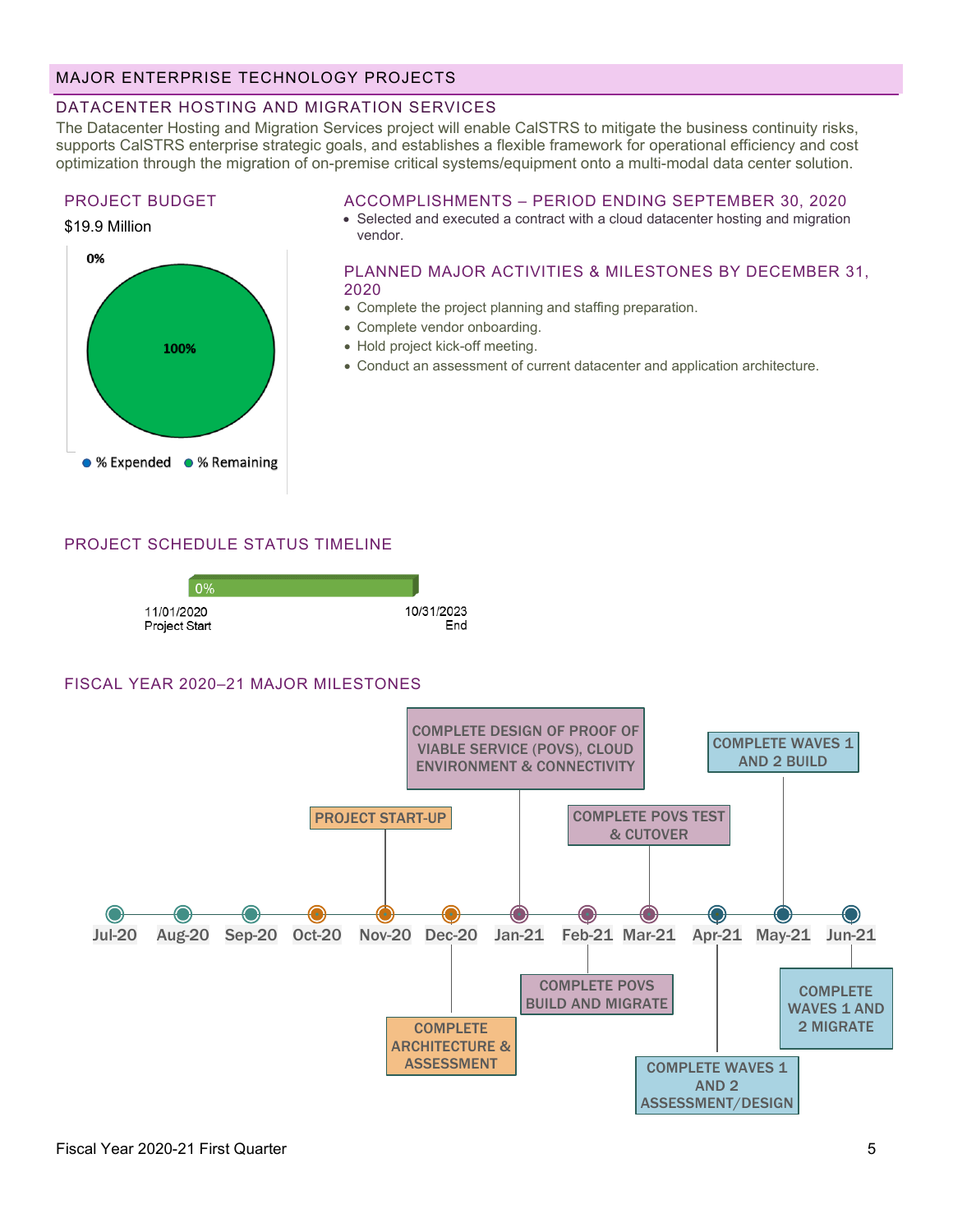#### HR LINK

The HR Link project will improve efficiencies by automating Human Resource (HR) processes, delivering real-time data and a self-service platform for all CalSTRS staff. The solution includes a core HR platform and tools for time management, learning and development, performance and goals, succession planning, onboarding, workforce planning and analytics. This is a multi-year project that will be implemented in phases. Employee Central and Learning and Development are the first modules and include a core HR platform, time and attendance management, and a learning management system.

#### PROJECT BUDGET



#### ACCOMPLISHMENTS – PERIOD ENDING SEPTEMBER 30, 2020

- Completed vendor onboarding.
- Held project kick-off meeting.
- Baselined implementation schedule with vendor.
- Completed change request to adjust project schedule with baselined implementation schedule and add replication development work to vendor scope.
- Kicked off Iteration 1 for Employee Central (EC), Time and Attendance, and the Learning Management System (LMS).
- Completed Iteration 1 configuration workshops for EC, Time and Attendance, and LMS.
- Validated and completed Iteration 1 for EC and Time and Attendance.

#### PLANNED MAJOR ACTIVITIES & MILESTONES BY DECEMBER 31, 2020

- Complete and validate Iteration 1 for LMS.
- Complete Iteration 1 for EC, Time and Attendance, and LMS.
- Kick off Iteration 2 for EC, Time and Attendance, and LMS.
- Validate and complete Iteration 2 for EC and Time and Attendance.

#### PROJECT SCHEDULE STATUS TIMELINE



#### FISCAL YEAR 2020–21 MAJOR MILESTONES

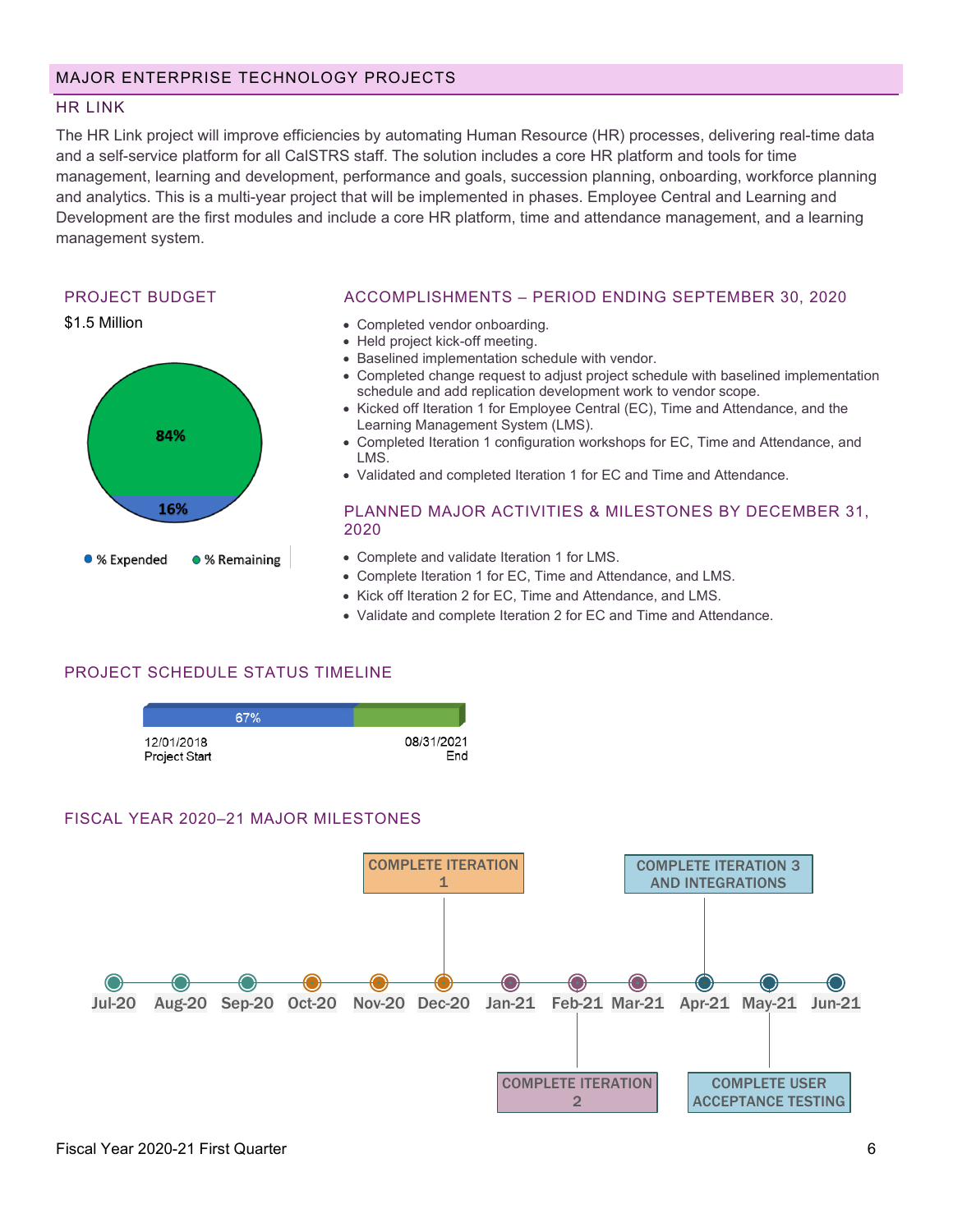#### PENSION SOLUTION

The Pension Solution project will replace the CalSTRS legacy pension administration system to increase the organization's ability to respond to business and customer needs; enhance services to members, beneficiaries, staff and employers; gain long-term operational efficiencies; and improve internal controls.

#### PROJECT BUDGET

\$304.8 Million



#### ACCOMPLISHMENTS – PERIOD ENDING SEPTEMBER 30, 2020

- Completed Readiness Visits with 50% of all Report Sources.
- Deployed Maintenance Release 1 in the Employer Readiness Environment.
- Completed Maintenance Release 1 User Acceptance Testing activities for Functional Rollout 1.

PLANNED MAJOR ACTIVITIES & MILESTONES BY DECEMBER 31, 2020

- Complete System Testing (Part-B) for Functional Rollout 2.
- Complete Readiness Visits with 80% of all Report Sources.
- Complete Maintenance Release 2 Contractor Acceptance Testing execution activities for Functional Rollout 1.
- Commence Maintenance Release 2 User Acceptance Testing activities for Functional Rollout 1.
- Complete Pre-User Acceptance Testing for Functional Rollout 2.
- Commence User Acceptance Testing for Functional Rollout 2.
- Complete Development activities for Functional Rollout 3.

#### PROJECT SCHEDULE STATUS TIMELINE[4](#page-6-0)

|                             | 72% |                   |
|-----------------------------|-----|-------------------|
| 07/01/2014<br>Project Start |     | 02/28/2023<br>End |

#### FISCAL YEAR 2020-21 MAJOR MILESTONES



<span id="page-6-0"></span><sup>4</sup> Pension Solution Status Timeline represents the project period beginning with the Procurement phase in Fiscal Year 2014-15 and the Implementation phase starting in July 2015 through January 2023 (the July 2018 board-approved change request).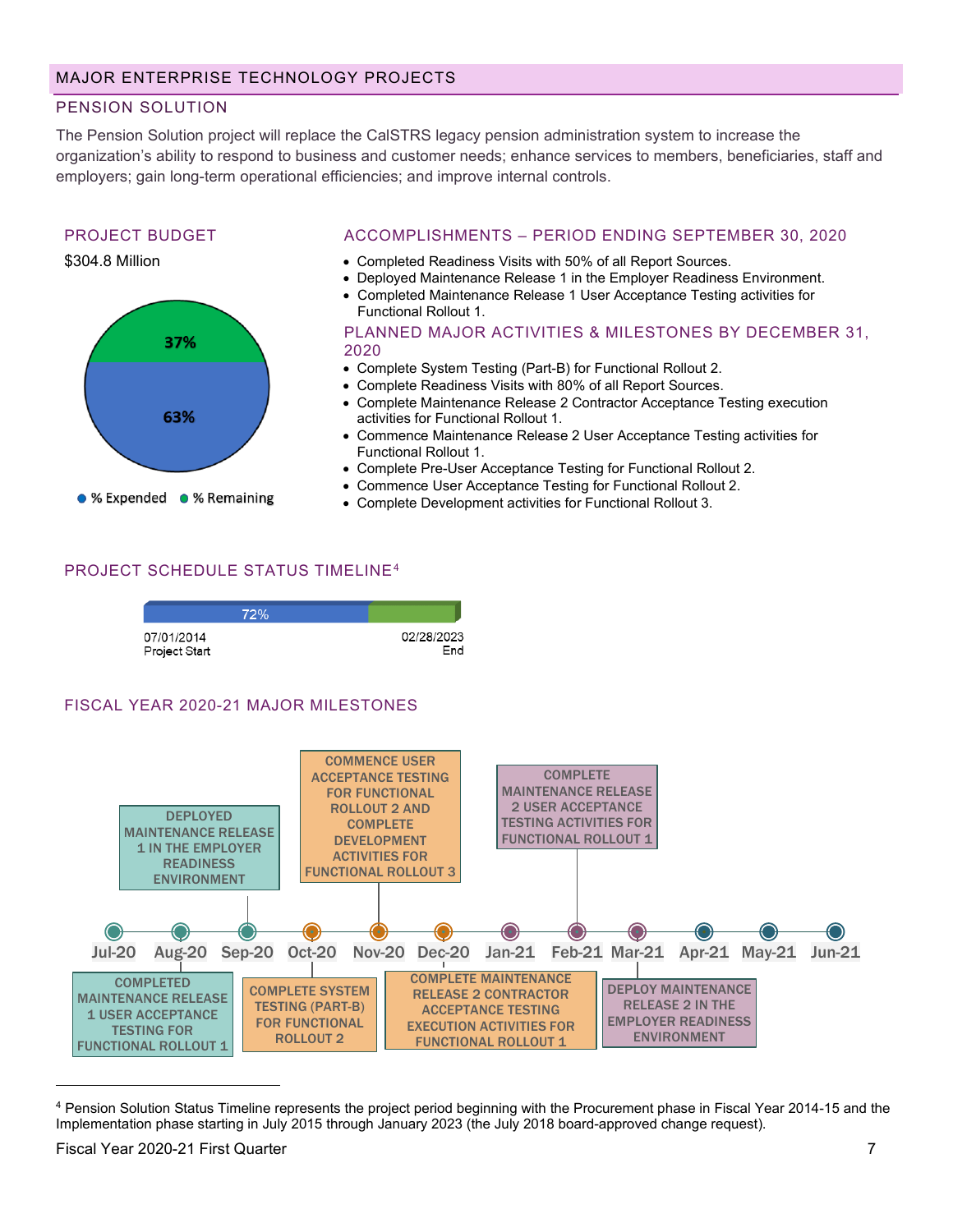#### TRANSFORMATION READINESS

The Transformation Readiness project supports business areas and prepares staff for impacts, changes and benefits from large enterprise modernization efforts.

## PROJECT BUDGET \$16.8 Million 37% 2020 63% % Expended ● % Remaining

#### ACCOMPLISHMENTS – PERIOD ENDING SEPTEMBER 30, 2020

- Completed 28 of 32 Functional Rollout 2 business process readiness documents.
- Completed first iteration of the Functional Rollout 2 Role Profile Matrix.
- Completed Functional Rollout 2 training design; 40 course design outlines were finalized in collaboration with business area subject matter experts.
- Conducted virtual instructor-led training and computer-based training workshops for Functional Rollout 2 course developers.

PLANNED MAJOR ACTIVITIES & MILESTONES BY DECEMBER 31,

- Complete the Functional Rollout 2 computer-based training draft scripts.
- Conduct Pension Solution Change Readiness Assessment.
- Complete all Functional Rollout 2 and 3 Business Process Readiness documents.
- Develop the Functional Rollout 2 Train-the-Trainer schedule.

#### PROJECT SCHEDULE STATUS TIMELINE

|                             | 85% |                   |
|-----------------------------|-----|-------------------|
| 07/01/2016<br>Project Start |     | 06/30/2021<br>End |

#### FISCAL YEAR 2020-21 MAJOR MILESTONES